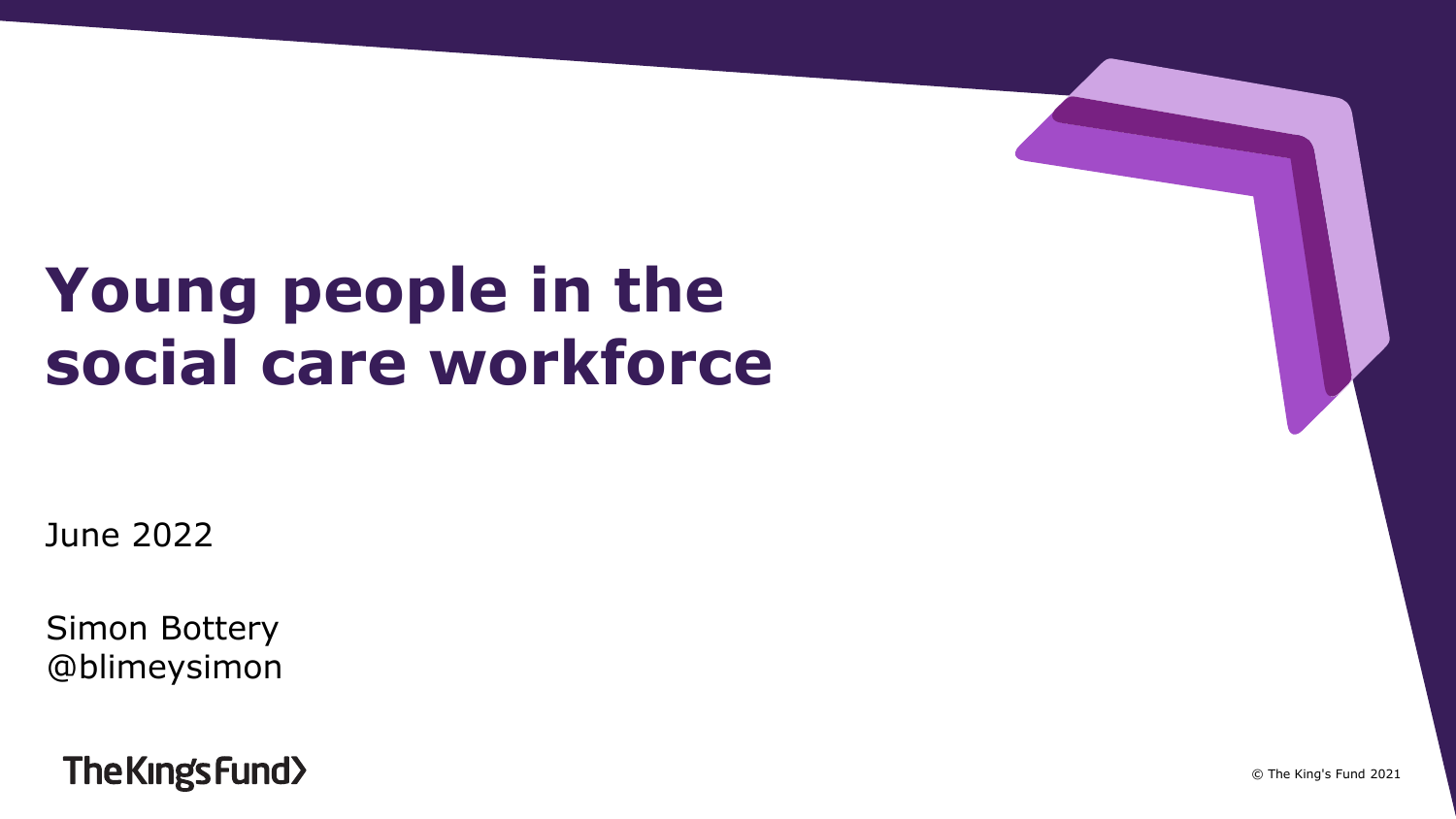### **Like many countries, England has a shortage of care workers and it is projected to get worse**

# 490,000 more jobs needed by 2035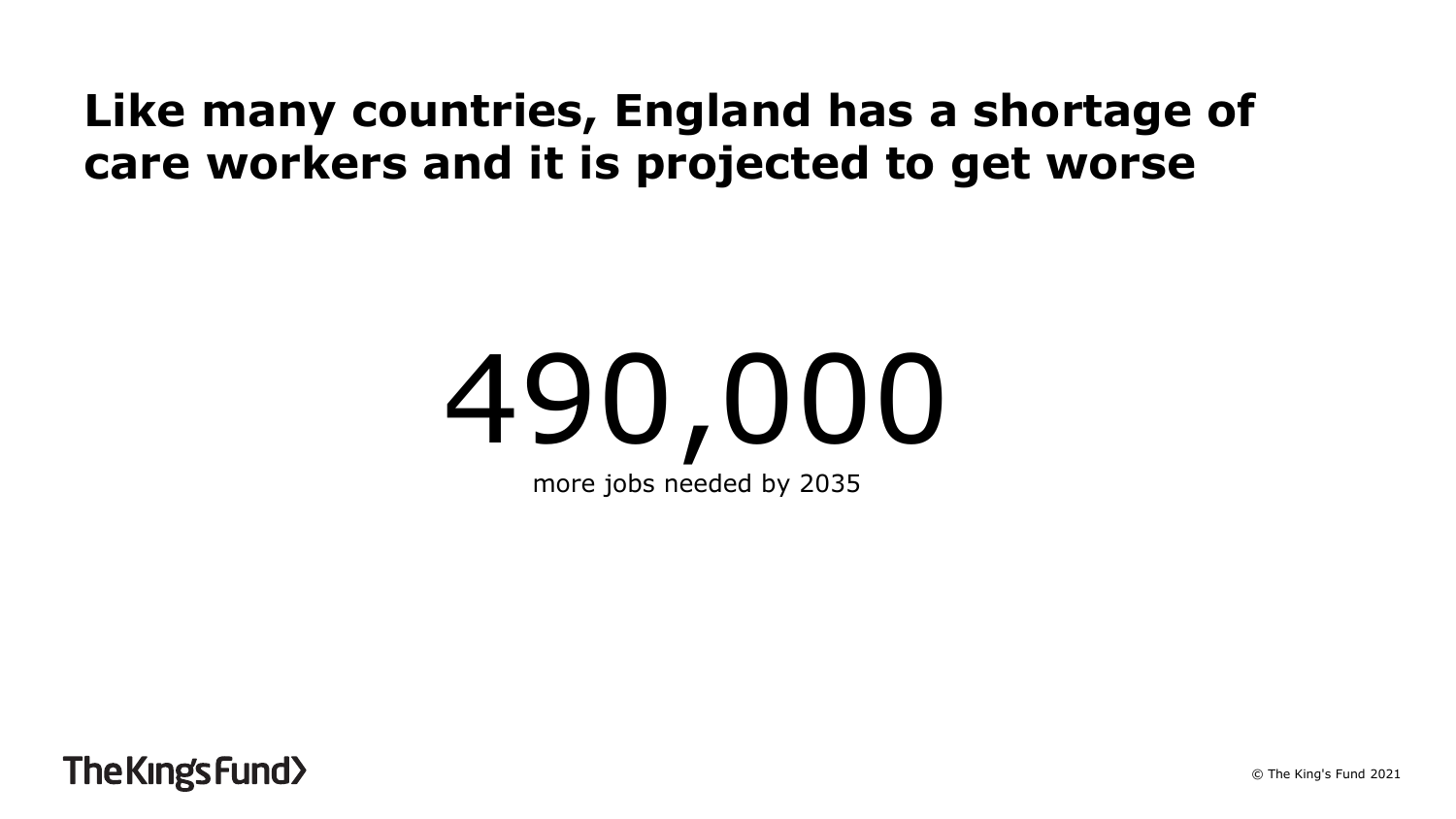## **The social care market in England**



**17,700 Organisations** providing social care

### **51%**

Employ fewer than 10 people

## **76%**

Of care homes are for-profit, 14% charities.

## **130,000**

Individual 'personal assistant' jobs **5 in 6**

Services are rated good or outstanding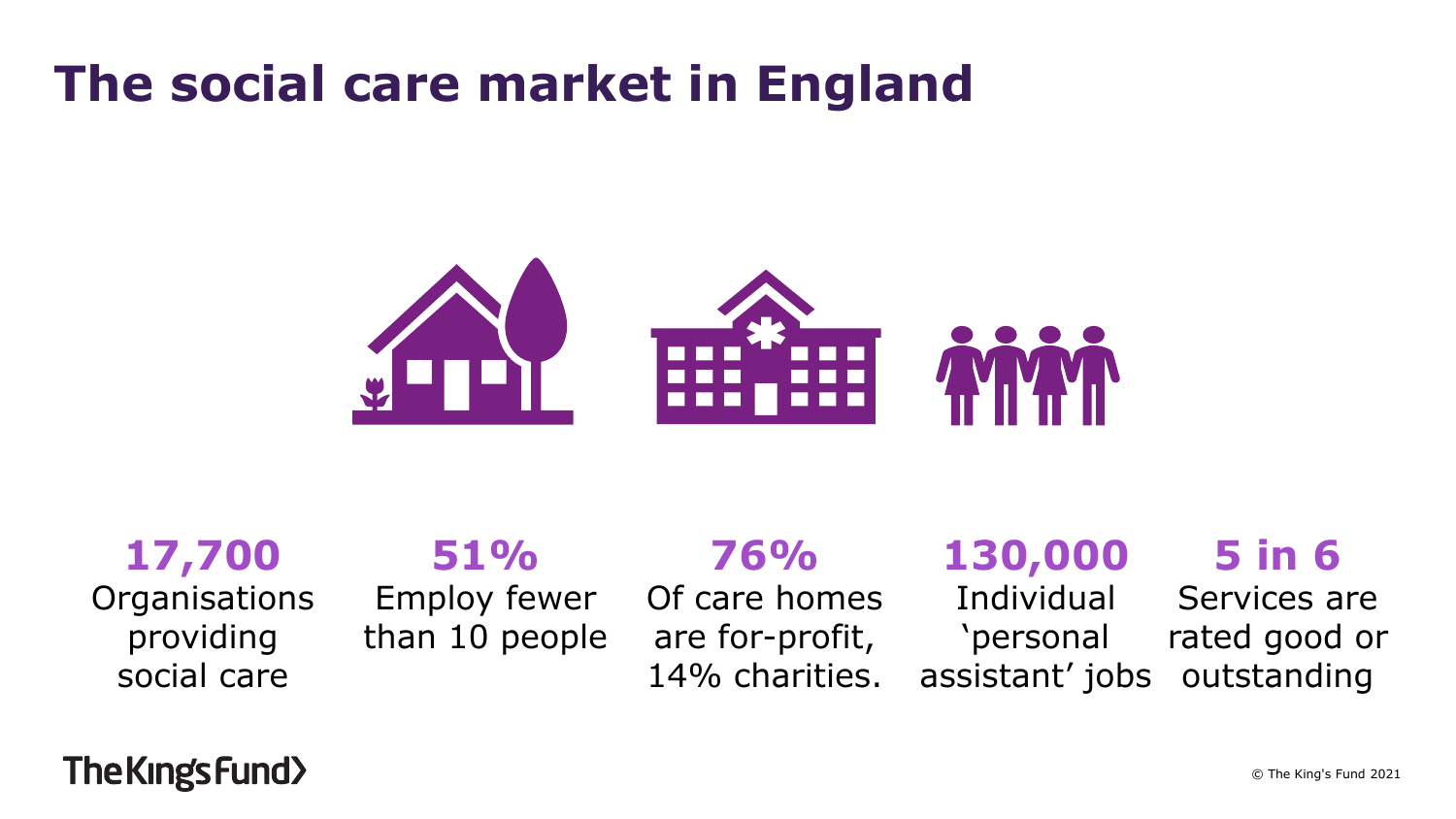## **Young people make up small % of workforce**

Estimated age bands and mean ages of the adult social care workforce, by selected job roles, 2019/20



Source: Skills for Care . Note: Not all totals will add to 100 due to rounding.

The Kings Fund>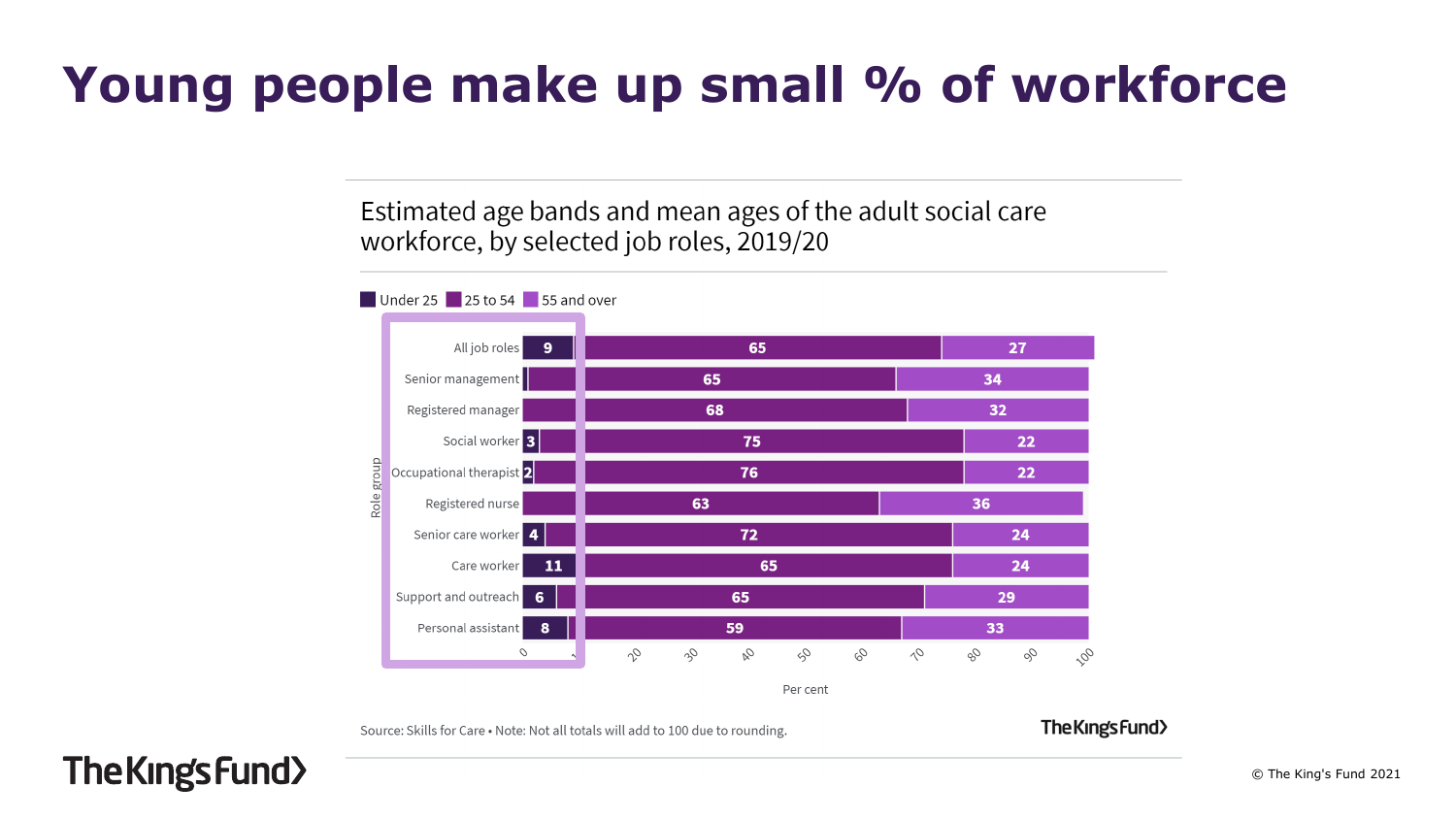### **Recent trends have not been good…**

The proportion of social care staff aged under 25 has fallen in recent years, particularly among care worker roles

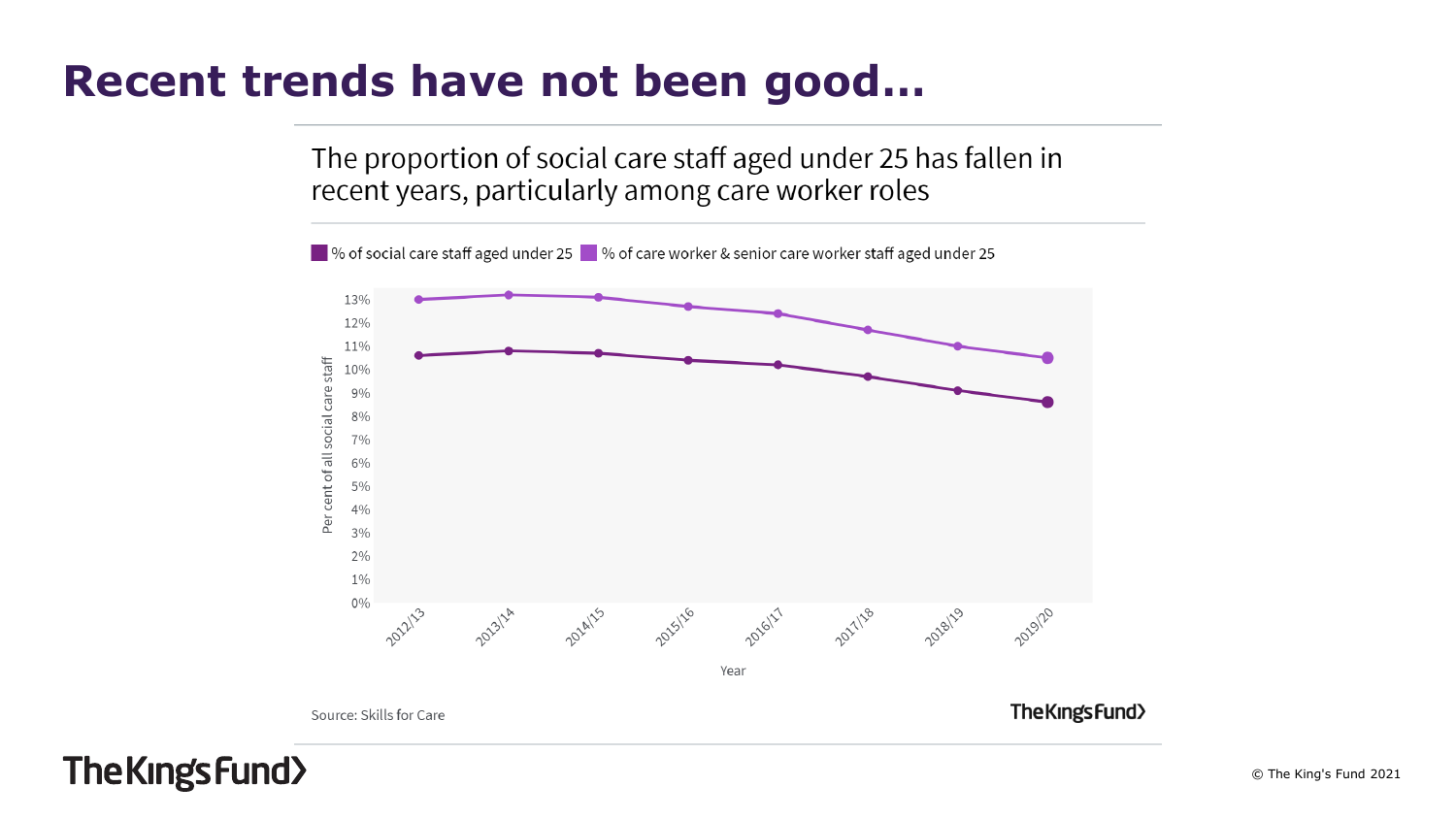## **Scoping research: four areas of focus to support young people into the health & social care workforce**

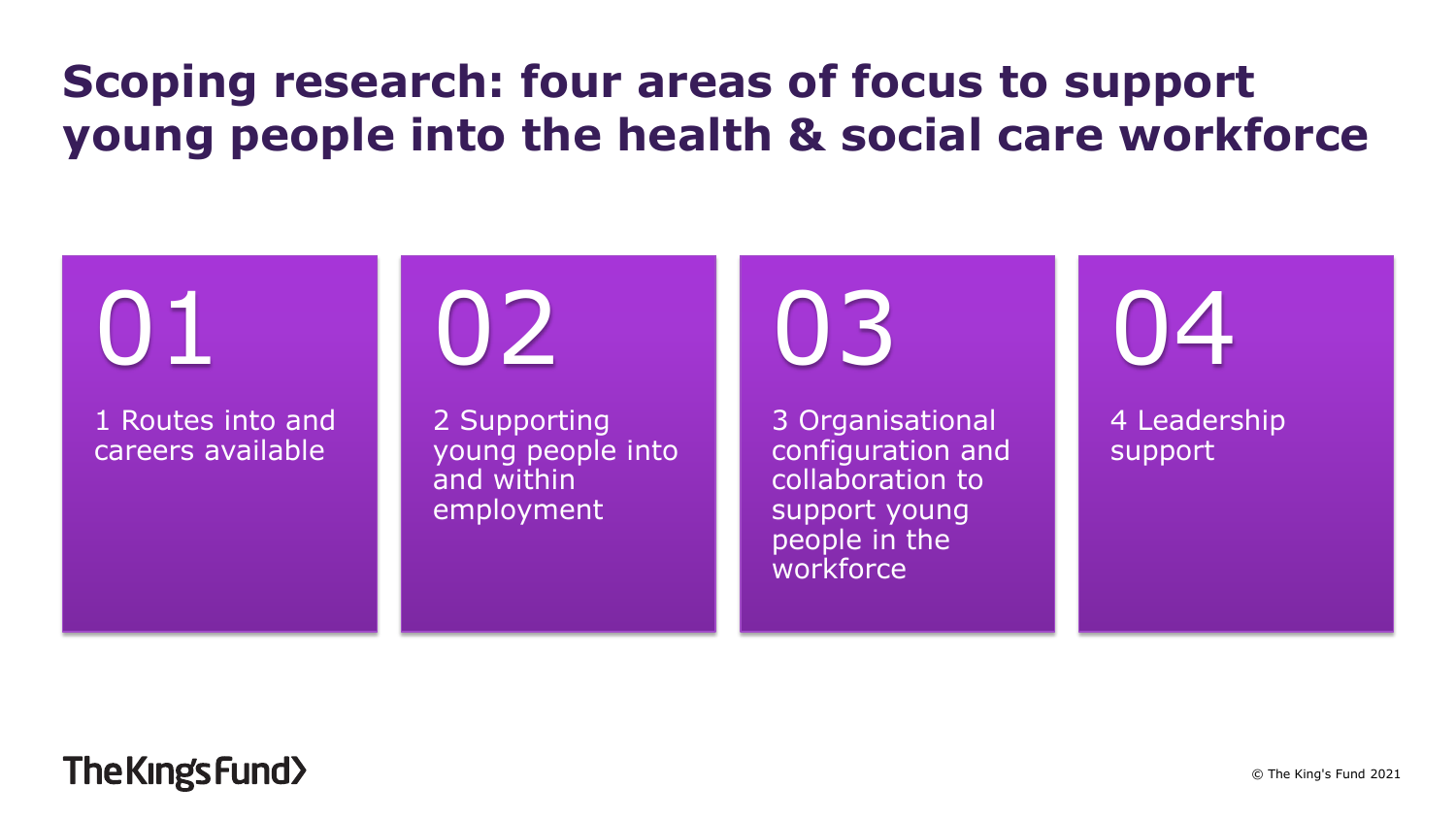## **Example 1: supporting young people into social care employment**



One home care provider was offering driving lessons to young people as part of their recruitment package. It gave young people a life skill they needed – and the ability to drive is a key attribute for home care staff.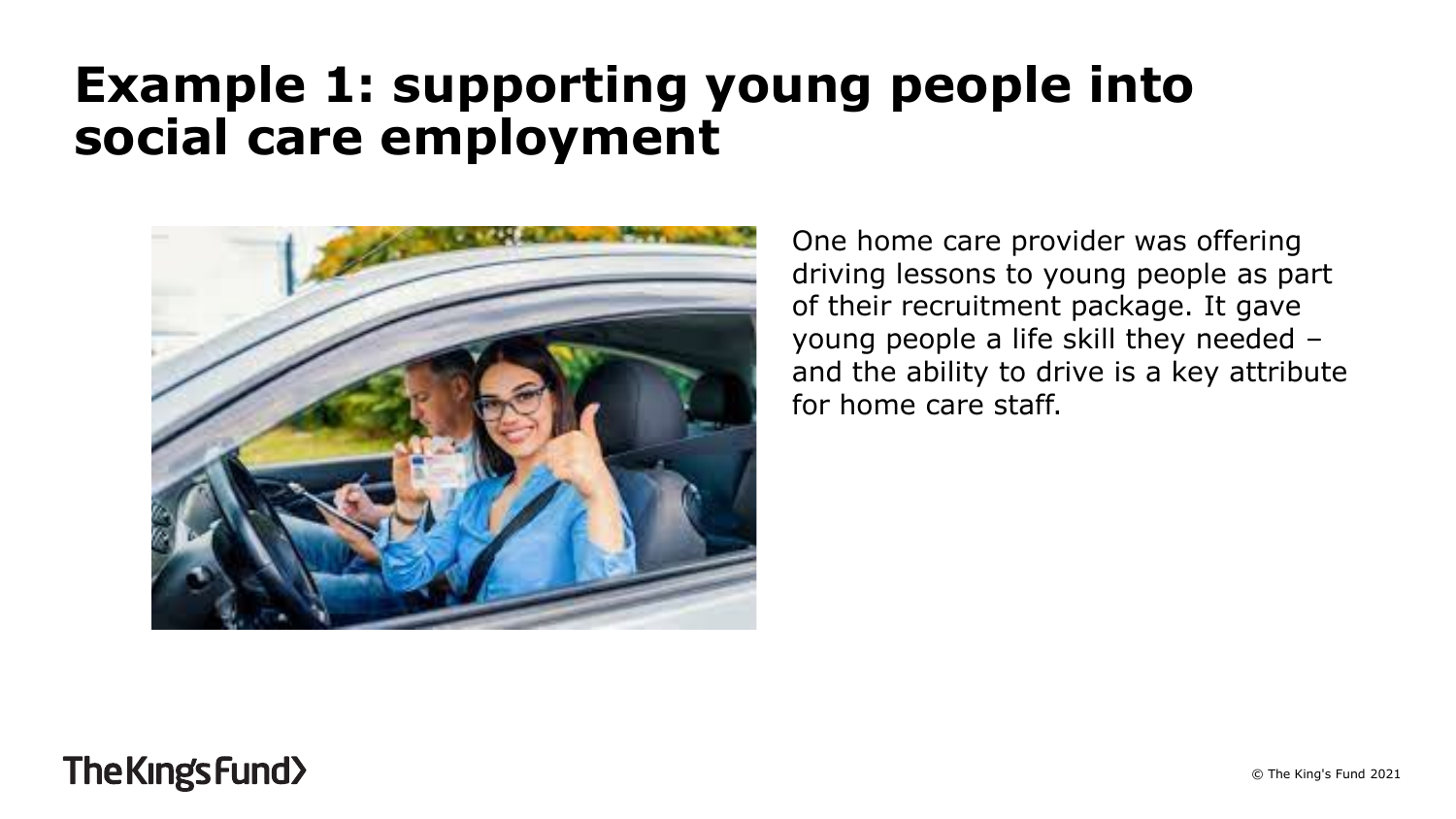## **Example 2: Organisational support**

One social care provider asked young people to speak honestly about their working preferences – for example, whether they would prefer to avoid early morning shifts or particular weekend days.

A more flexible approach to rota planning was thought to improve recruitment and retention of young people in their organisation.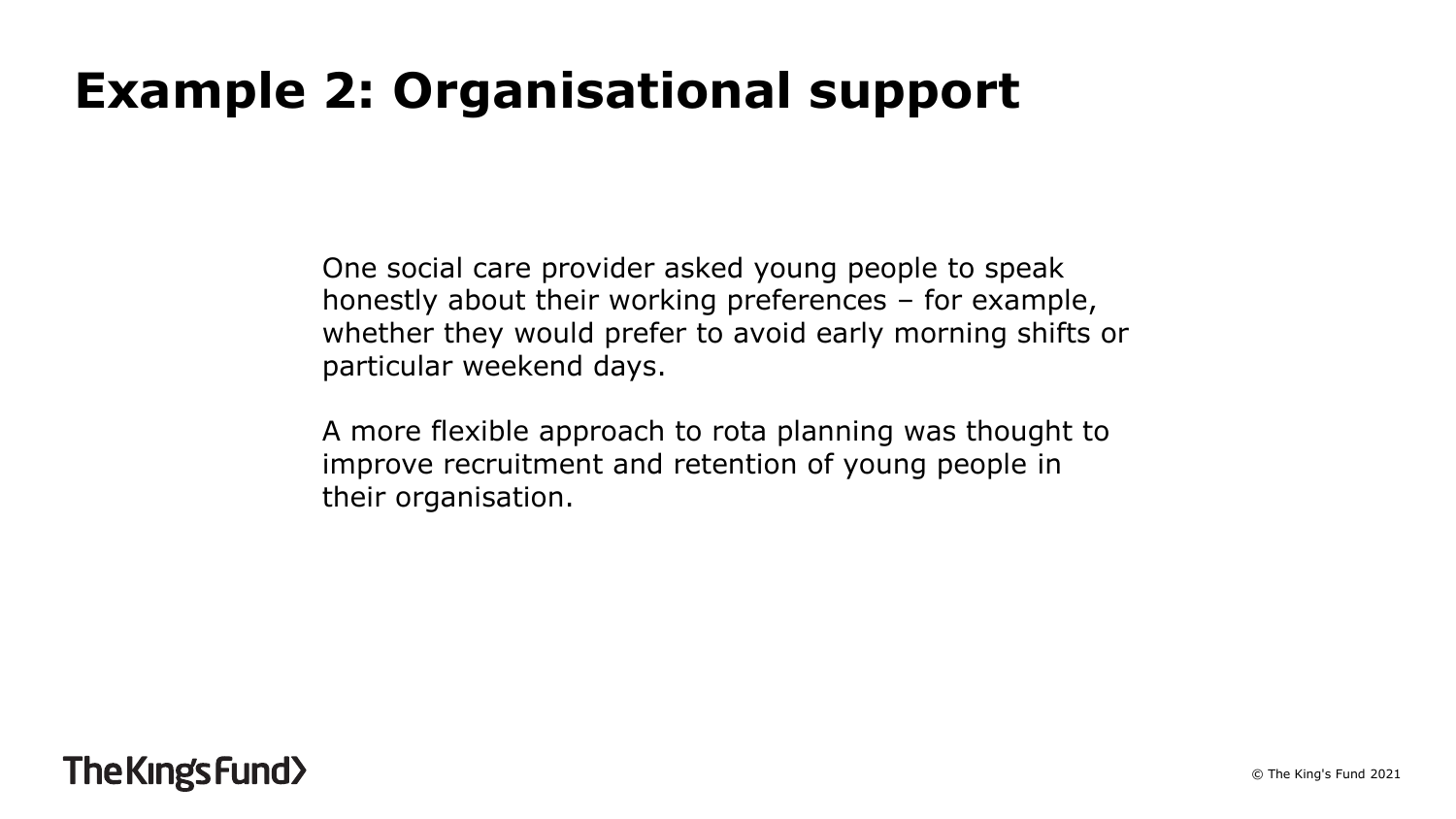## **Further thoughts and questions**

- Limited, scoping research: need more engagement with young people themselves
- How much of this is specific to young people and how much is generally good recruitment practice?
- Is it helpful to talk about 'generations'?
- Is age also an issue for ownership?
- The fundamentals need fixing: basic issues like social care pay, job security, training and career development need resolving.
- Report authors: Joni Jabbal, Shilpa Ross, Simon Bottery, David Maguire, Martha Martin
- With thanks to The Prince's Trust for supporting this research.
- <https://www.kingsfund.org.uk/projects/young-workforce-health-and-social-care>